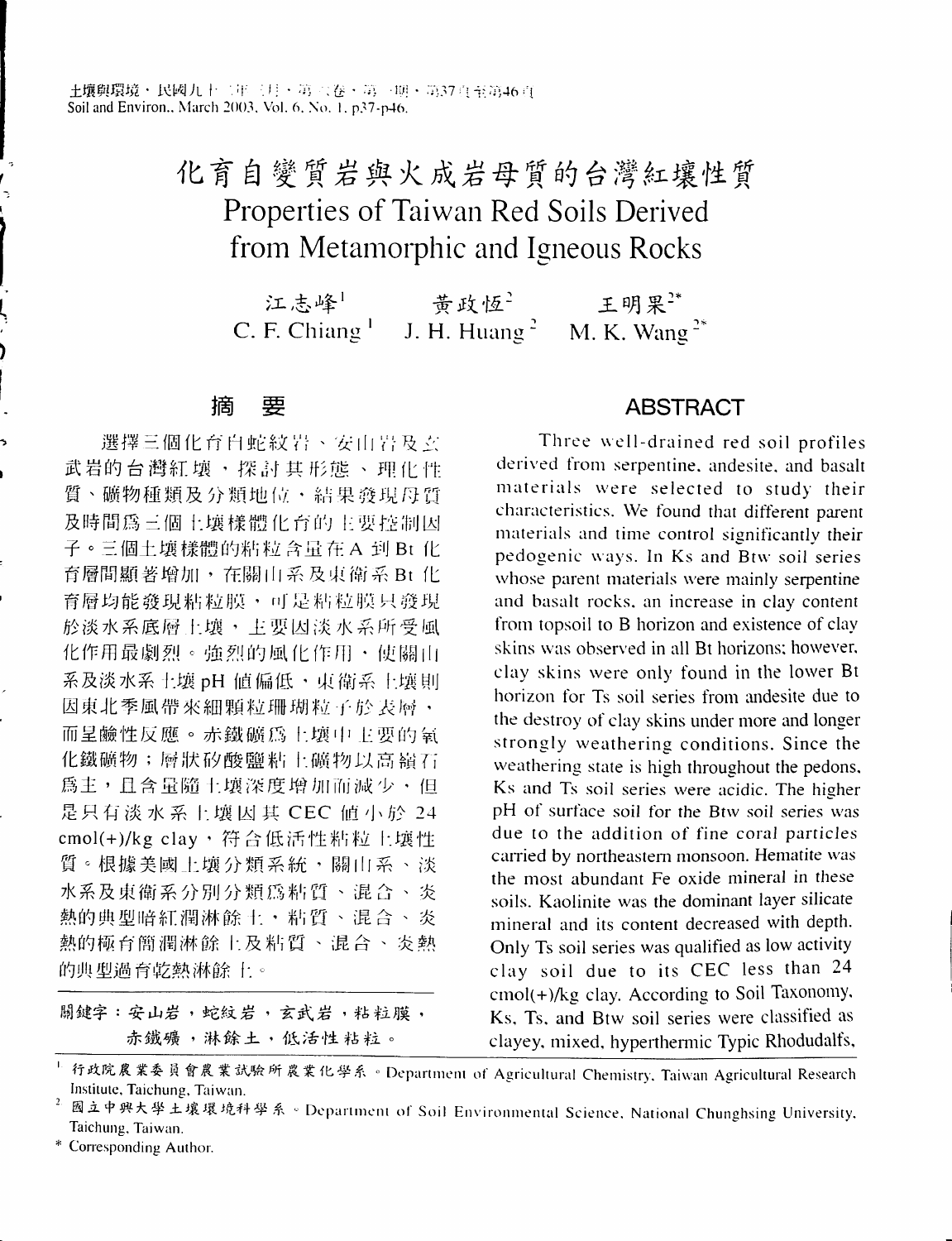clayey, mixed, hyperthermic Ultic Hapludalfs, and clayey, mixed, hyperthermic Typic Paleustalfs, respectively.

Keywords: andesite, serpentine, basalt, clay skin. hematite. Alfisols. low activity clay.

## 。<br>- -刖昌

士壞母買是決定士壞顏色牛成的重要 因子,而士壞顏色不僅反應卅士塽礦物種 類,而且是評估土壤排水情況的指標,也 是判斷土壤風化程度高低的重要依據 (Yoothong 等人, 1997; Schwertmann, 1993; Fanning 及 Fanning, 1989)。母質中 含鐵礦物的多寡,對於B層土壤顏色生成的 影響最大(Richardson, 1993),一般酸性火 成岩的鐵鎂礦物含量低於鹼性火成岩,因 此風化後所生成的土壞顏色較黃(Buol等 人,1974),而鹼性火成岩除了容易風化 外,其風化後所生成的帖粒含量也會較酸 .∣生火成岩高‧

台灣地處啞熱帶低區,化育生成紅壢 的母質有玄武岩﹑安山岩、蛇紋岩﹑石灰 岩與第四紀洪積層沖積物質,而其中以化 育自第四紀洪積層沖槓物質所生成的紅嚷 面積分佈最廣,主要分佈舶西部地匾蝕餘 丘陵和台地,因此研究上也較為廣泛(莊作 權等,lg67;陳振鐸,l966;梁鉅榮及黎靜 韻,1968),但是對於變質岩及火成岩所生 成的紅壤,則只有少數的報告(張仲民· I975;梁鉅榮及黎靜韻,1965),且台灣土 壊分類系統主要根據美國農部 1949 年分類 間系‧而與現今美國分類體系有所脫軌‧ 所以本文i﹜「究日∣i(j∕IⅢ﹑探I;'I化行H變質岩 與火成岩母質台灣紅壤的性質, 與在美國 新分類體系下的分類位階(Soil Survey Staff  $\cdot$  1998)  $\approx$ 

## 材料與方法

分別於台灣東部、北部及澎湖離島採 集化育自超鹼性蛇紋岩(變質岩)母質的關山 系(Ks)、安山岩(偏鹼性火成岩)所生成的淡 水系(Ts)及玄武岩(鹼性火成岩)所生成的東 衛系(Btw)上壤剖面,關山系年平均氣溫、 夏季及冬季溫度為23.7、27.8 及19.1℃,年 平均雨量及蒸發散量分別為1835及1154 mm;淡水系年平均氣溫、夏季及冬季溫度 為22.2、26.8 及 17.6℃, 年平均雨量及蒸發 散量分別為 2054 及 1533 mm : 東衛系年平 均氣溫、夏季及冬季溫度為22.9、27.0及 18.8℃,年平均雨量及蒸發散量分別為1847 及1013mm;三個上壤剖面的地理位置、母 質及生成環境如表一所示,上壤溫度境況 由年平均氣溫加上1℃概估,推論其年平均 土壤溫度高於22℃,不均夏冬季土壤溫差 高於8℃,所以三個上壤溫度境況均為炎熱 的;而上壤水分境況由月平均雨量、氣溫 及蒸發散量資料判斷,得知除了東衛系為

Table 1. The Geographic, parent materials and environmental conditions of sampled profiles

| Soil Series             | Ks.                     | Ts                      | <b>B</b> tw                             |  |
|-------------------------|-------------------------|-------------------------|-----------------------------------------|--|
| Latitude and Longitude  | (23°02'05", 121°10'47") | (25°16'46", 121°30'32") | $(23^{\circ}34'25", 119^{\circ}35'45")$ |  |
| Elevation $(M)$         | 200                     | 50                      | 30.                                     |  |
| Parent Materials        | Serpentine              | Andesite                | Basalt                                  |  |
| Soil Temperature Regime | Hyperthermic            | Hyperthermic            | <b>Hyperthermic</b>                     |  |
| Soil Moisture Regime    | Udic                    | Udic                    | Ustic                                   |  |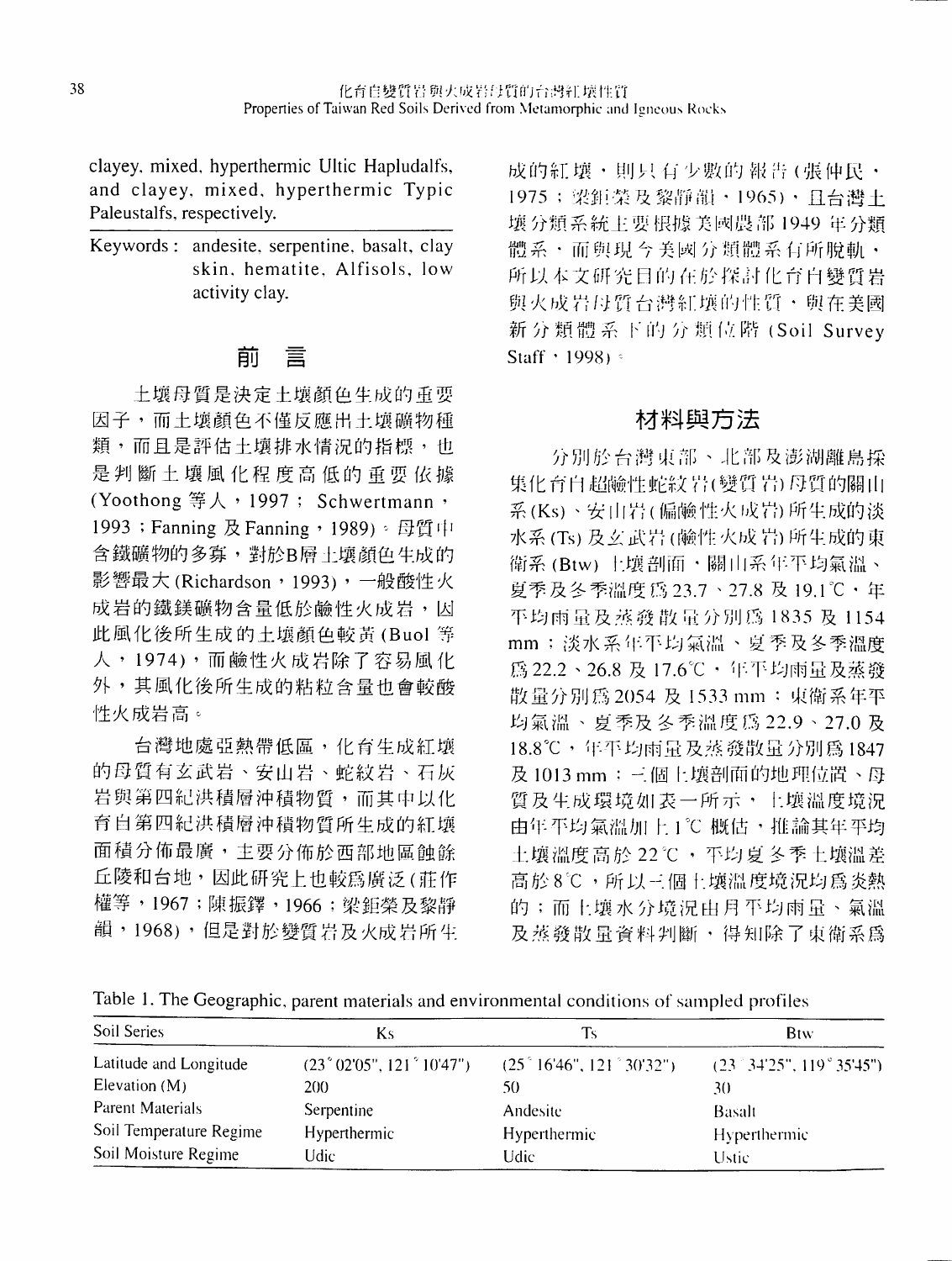乾熱外,關山系及淡水系則為潤的。

以虹吸法分析上壤質地;總體密度以 不鏽鋼上環於野外採集樣品・而後於實驗 室分析;水分含量以壓力膜方法測定;pH 值分別採1:1蒸餾水或氯化鉀與土壤(重量 比), 以pH 電極測定: 以 Walkley-Black 濕 燒法測定上壤有機質含量:陽離子交換能 量(CEC) 採 Peech (1947) 等人之方法 · 各種 交換性陽離子含量用原子吸光儀分析;游 離鐵 (Fea) 含量採用 Mehra 及 Jackson (1960) 方法分析; 磺物種類以 X 射線繞射 (XRD) 分析,分別有下列五種處理:鎂飽和、鎂 及丙三醇飽和、鉀飽和室溫、鉀飽和350℃ 處理 2 小時 及鉀飽和 550℃ 處理 2 小時 (Soil Conservation Service  $\cdot$  1982)  $\circ$ 

## 結果與討論

#### 一、形態特徵

 $\bar{\gamma}$ 

 $\overline{\phantom{a}}$ 

關山系上壤樣體位於海岸山脈南端的 丘陵緩坡,坡度約8%,在Bt層可以發現粘 粒膜,儘管粘粒膜在富含膨脹性粘粒的上 層不容易存在(Nettleton等,1969),表層質 地為坋質粘上,粘聚層質地為粘土,顯示 粘粒的洗入作用,雖然在形態特徵上,並 沒有發現明顯的洗出層,但是在表層與洗 入層間的層界則相當清楚(表二)。上壤構造 及結持度則以鈍角塊狀及易碎的為主;A 與 B 層土壤顏色介於 10YR 到 2.5YR (潤) 之 間,上壤顏色偏紅,上要歸因於超鹼性蛇 紋岩母質所含大量容易風化的鐵鎂礦物, 因風化作用而釋放出來所致; A 層因有機質 含量較高,所以有偏低的色質與色度(2/1) (Fernandez 等, 1988), 在 BC 過渡層以下的 土壤顏色呈偏黃(10Y),意味風化程度較 低。

淡水系土壤樣體位於北部濱海公路旁

的低丘陵地上,坡度約10%,在接近地表 的Bt 層,並沒有發現粘粒膜,而在Bt8 以 下的層次,才能依稀判斷出粘粒膜的存 在·由於高度風化的結果,不只是土體相 當厚、而表層的粘粒膜也已經被破壞。 Cady 及 Daniel (1968) 也發現土層較厚的極 育土, 雖然有粘粒的洗入作用, 但通常只 能在底層或無法發現粘粒膜的生成。土壤 構造及結持度則以鈍角塊狀及柱狀爲主(表 二),但柱狀構造為複合構造,會再破裂為 鈍角構造;表層土壤的結持度為易碎的, 但底層土壤因粘粒含量較高,而呈緊密的 結持度;其土壤母質屬偏鹼中性安山岩· 在挖掘至270公分時仍未達C層,雖然土壤 剖面很厚·但因母質鐵鎂礦物含量較低· 所以土壤顏色多呈5YR 至7.5YR · 而在土 壤 底層 188 公 分以 下 ・ 顏 色 則 又 偏 紅 (5YR),表示表層風化後的鐵可能已經淋洗 至底層。

東衛系土壤樣體所在的坡度約3%,其 在 Ap 與 Btl 層之間有質地突變現象 · 因此 層界也相當清楚(表二),在Bt層構造間可 以發現粘粒膜,土壤構造類似淡水系,但 是結持度則較為緊密;其雖然由玄武岩風 化而成,其土壤剖面深度最淺,C層以下為 腐岩所構成,岩石構造清晰可見。但是本 上壤表層具有最紅的顏色・而依土壤顏色 (2.5YR-10R) 判斷, 鐵礦物以赤鐵礦為主 (Bigham 等, 1978)。

#### 二、物理性質

具有粘聚層土壤的表土質地・可能由 極粗的砂上到極細的坋質粘土,分佈範圍 相當廣泛(Smyth 及 Montgomery, 1972; Ross 及 Presant, 1976)。而所採集的三個剖 面, 上壤質地為粘質壤土至坋質粘土(表 三)、其中以關山系上壞表層的質地最細, 為坋質粘土。由於粘粒可能因聚集作用而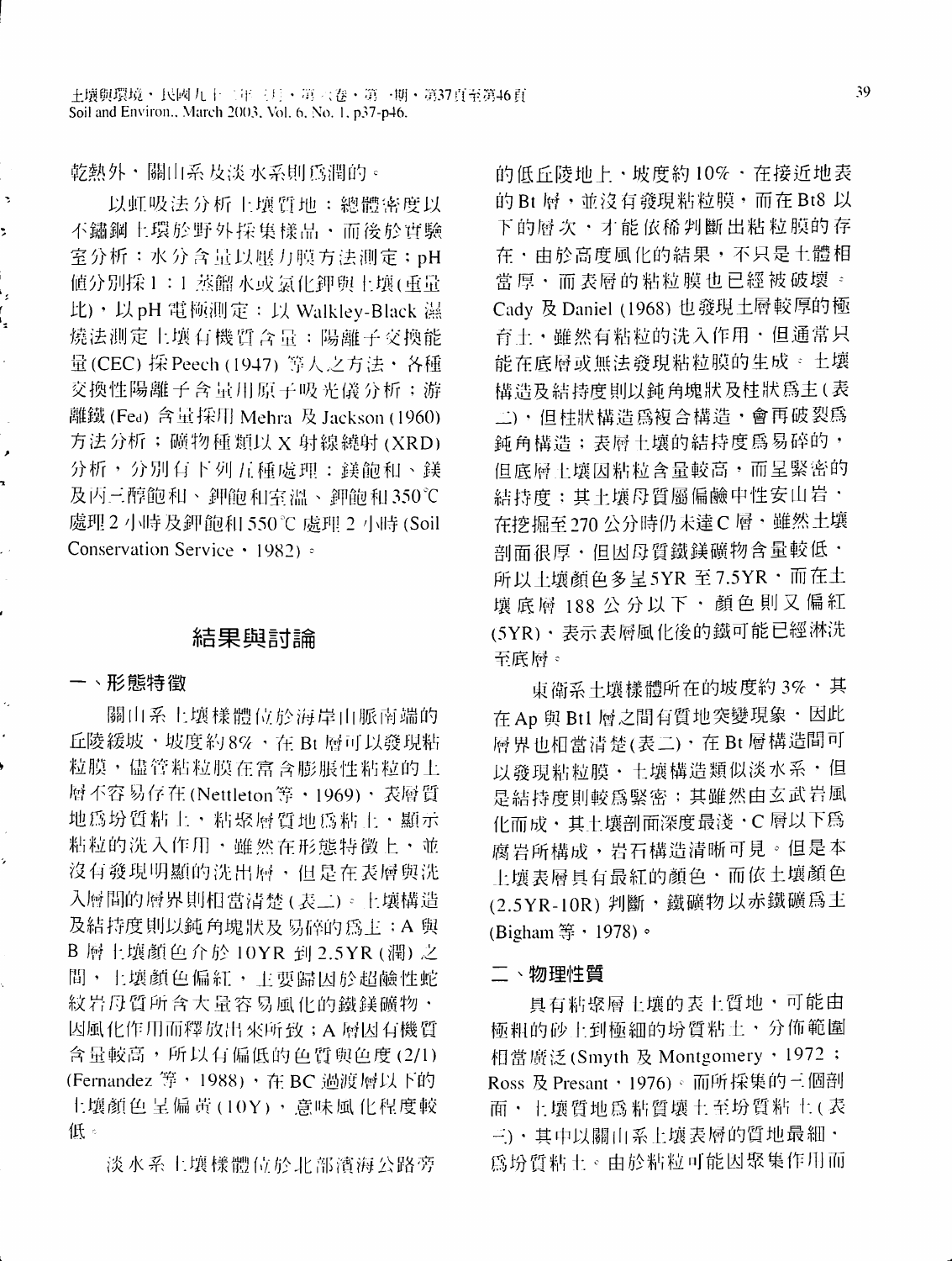| Soil Series | Depth(cm)  | Horizon                   | Munsell Color |           | Texture      | Structure I                                  | Consistence <sup>-</sup> | Boundary <sup>3</sup>  |
|-------------|------------|---------------------------|---------------|-----------|--------------|----------------------------------------------|--------------------------|------------------------|
|             |            |                           | Moist         | Dry       |              |                                              |                          |                        |
| Ks          | $0 - 15$   | $\boldsymbol{\mathsf{A}}$ | 2.5YR 2/1     | 5YR 3/2   | SiC          | $3f$ -mgr + $2m$ sbk                         | fr                       | $\mathbf{c}\mathbf{s}$ |
|             | $15 - 31$  | Btl                       | 10R 3/4       | 5YR 4/6   | C            | 2f-msbk                                      | fг                       | gs                     |
|             | $31 - 55$  | Bt2                       | 2.5YR 3/4     | 5YR 4/6   | $\mathsf{C}$ | 2msbk                                        | fr                       | gs                     |
|             | 55-75      | Bt <sub>3</sub>           | 2.5YR 3/4     | 5YR 4/4   | $\mathsf C$  | $2-3$ msb $k$                                | $f_{\Gamma}$             | gs                     |
|             | 75-91      | BC                        | 10Y 6/2       | 10Y 7/2   | $\mathsf C$  | 2msbk                                        | fr                       | gw                     |
|             | $91 - 109$ | C1                        | 10Y 6/2       | 10Y 7/2   | SiC          | 2msbk                                        | $\dot{\mathbf{r}}$       | gs                     |
|             | 109-128    | C <sub>2</sub>            | 10Y 6/2       | 10Y 7/2   | SiC          | 3msbk                                        | $f_{\rm T}$              | $\mathsf{cs}$          |
|             | 128-145    | C <sub>3</sub>            | 10Y 6/2       | 10Y 7/2   | SiC          | 3msbk                                        | fi                       |                        |
| <b>Ts</b>   | $0 - 6$    | $\mathsf{A}$              | 7.5YR 3/4     | 10YR 6/6  | SiCL         | 1mgr+2fsbk                                   | ${\rm fr}$               | cw                     |
|             | $6 - 20$   | Bt1                       | 5YR 3/4       | 10YR 6/6  | SiCL         | lcabk+2fsbk                                  | $f_{\rm T}$              | gs                     |
|             | 20-39      | Bt <sub>2</sub>           | 5YR 4/4       | 7.5YR 6/8 | SiCL         | lcpr+2fsbk                                   | $f_{\Gamma}$             | gs                     |
|             | 39-65      | Bt3                       | 5YR 4/4       | 10YR 6/6  | SiCL         | lcpr+2fsbk                                   | ${\rm fr}$               | gs                     |
|             | 65-89      | Bt4                       | 5YR 5/6       | 10YR 6/6  | <b>SiCL</b>  | $1$ cpr+ $2$ fsb $k$                         | fr                       | gs                     |
|             | 89-127     | Bt <sub>5</sub>           | 5YR 5/6       | 10YR 6/6  | SiCL         | lcpr+2fsbk                                   | f <sub>r</sub>           | ds                     |
|             | 127-161    | Bt6                       | 5YR 5/6       | 10YR 6/8  | SiCL         | lcpr+2msbk                                   | $f_{\Gamma}$             | ds                     |
|             | 161-188    | Bt7                       | 5YR 5/6       | 7.5YR 6/8 | C            | 2cpr+2msbk                                   | fi                       | ds                     |
|             | 188-229    | B <sub>t</sub> 8          | 2.5YR 3/6     | 5YR 5/8   | $\mathsf C$  | 2cpr+2msbk                                   | fi                       | ds                     |
|             | 229-270    | Bt9                       | 2.5YR 3/6     | 5YR 5/8   | $\mathsf C$  | $2$ cpr+ $2$ msb $k$                         | fi                       |                        |
| <b>Btw</b>  | $0 - 16$   | Ap                        | 2.5YR 3/4     | 5YR 4/4   | CL           | $2-3cabk$                                    | $\mathbf{f}_1$           | <b>as</b>              |
|             | 16-38      | Bt1                       | 10R 3/6       | 2.5YR 4/6 | $\mathsf C$  | $3 \text{cpr} + \text{c} \text{s} \text{bk}$ | vfi                      | ds                     |
|             | 38-62      | Bt2                       | 10R 3/6       | 2.5YR 4/6 | $\mathsf{C}$ | $3m$ -cpr + csbk                             | fi                       | ds                     |
|             | 62-88      | BC                        | 10R 3/6       | 2.5YR 4/6 | SiCL         | $3m$ -cpr + csbk                             | fi                       | ci                     |
|             | $88 - 180$ | $\Gamma$                  |               |           |              |                                              |                          |                        |

Table 2. Morphological properties of three selected pedons

 $\mathbf{1}$ . 1: weak, 2: moderate, 3: strong; f: fine, m: medium, c: coarse; gr: granular, sbk: subangular blocky, abk: angular blocky, pr: prism.

<sup>2.</sup> fr: friable, fi: firm, vfi: very firm.

 $3.$  c: clear, g: gradual, a: abrupt, d: diffuse; w: wave, m: smooth, i: irregular.

形成坋粒(Ahh, 1979; Verheye, 1974), 再 加上富含游離鐵的土壤,分散不易,因此 往往造成土壤粘粒含量的低估。然而,粘 粒含量在關山系上壤剖面的變化(表三),不 僅是粘粒含量量由 45.3 增至 59.9%,而細粘 粒含量也增加了10%,並且細粘粒對總粘 粒含量比值也增加了1.36倍,強烈顯示粘 粒在上壤剖面中的位移,但由於粘粒增加 量未達 20%,因此不屬於質地突變現象 (Soil Survey Staff, 1998)。關山系土壤的低

總體密度,約在1.1 Mg m3 左右,常見於在 潤水分境況之環境,主要可能是高土壤動 植物活性所造成 (Lal,1976)。水分結持力 的多寡,不外乎受到有機質、上壤構造與 粘粒含量及種類所影響,本樣體具有高粘 粒含量、鈍角塊狀構造及低總體密度,因 此在33 及1500 kPa 張力下,其水分結持力 明顯較淡水系為高,但是除了C層土壤因 質地為坋質粘壤十外,其土壤的有效水分 含量則偏低。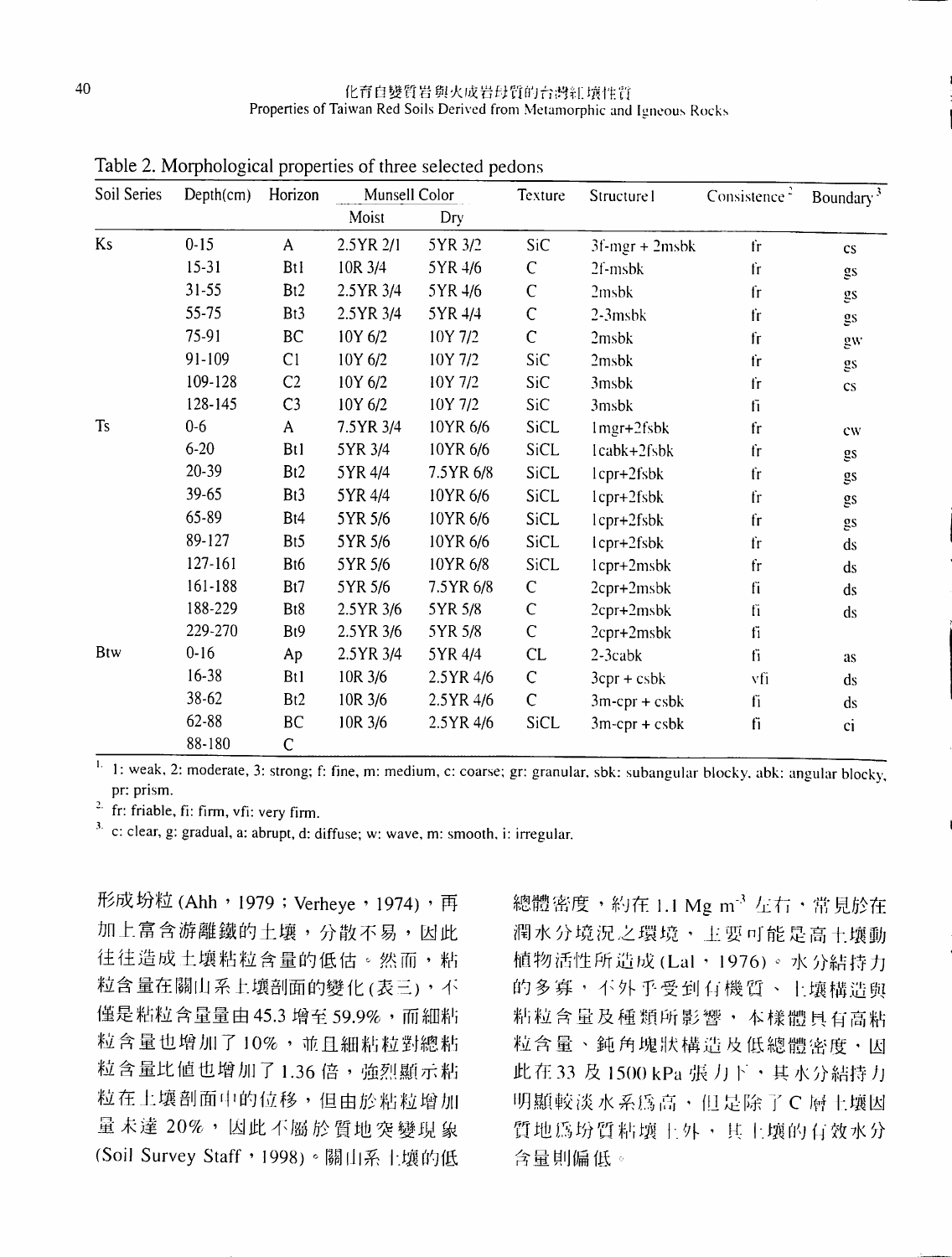土壤與環境,民國九十二年三月,第六卷,第一期,第37頁至第46頁 Soil and Environ., March 2003, Vol. 6, No. 1, p37-p46.

| Soil Series    | Depth(cm) Horizon |                 |      |      | Particle Size Distribution |           | Fine Clay/Total Clay Bulk Density |                  | Water Content |               |
|----------------|-------------------|-----------------|------|------|----------------------------|-----------|-----------------------------------|------------------|---------------|---------------|
|                |                   |                 | Sand | Silt | Clay                       | Fine Clay |                                   |                  |               | 33kPa 1500kPa |
|                |                   |                 |      |      |                            | %         |                                   | $Mg \text{ m}^3$ |               |               |
| Ks             | $0 - 15$          | A               | 7.3  | 46.9 | 45.3                       | 12.5      | 0.28                              | 1.13             | 33.3          | 22.8          |
|                | $15 - 31$         | <b>Bt1</b>      | 5.2  | 34.9 | 59.9                       | 22.8      | 0.38                              | 1.10             | 40.3          | 32.2          |
|                | $31 - 55$         | Bt <sub>2</sub> | 4.7  | 25.0 | 69.4                       | 32.7      | 0.47                              | 1.10             | 42.7          | 36.0          |
|                | 55-75             | Bt3             | 5.5  | 26.7 | 67.3                       | 30.8      | 0.46                              | 1.17             | 46.8          | 35.2          |
|                | 75-91             | BC              | 7.6  | 33.1 | 59.3                       | 22.4      | 0.38                              | 45.2             | 33.9          |               |
|                | $91 - 109$        | C1              | 12.8 | 41.0 | 46.2                       | 12.8      | 0.28                              | 50.8             | 36.8          |               |
|                | 109-128           | C <sub>2</sub>  | 9.7  | 43.3 | 47.0                       | 13.8      | 0.29                              | 53.0             | 37.5          |               |
|                | 128-145           | C <sub>3</sub>  | 9.6  | 48.2 | 42.2                       | 10.7      | 0.25                              | 53.4             | 35.9          |               |
| T <sub>S</sub> | $0 - 6$           | $\mathbf{A}$    | 10.2 | 45.3 | 44.5                       | 24.0      | 0.54                              | 1.48             | 29.0          | 18.2          |
|                | $6 - 20$          | Btl             | 3.7  | 41.5 | 54.8                       | 29.5      | 0.54                              | 1.56             | 28.0          | 19.9          |
|                | 20-39             | Bt2             | 2.6  | 43.7 | 53.7                       | 26.4      | 0.49                              | 1.53             | 29.5          | 20.8          |
|                | 39-65             | Bt3             | 2.6  | 44.9 | 52.5                       | 25.2      | 0.48                              | 1.56             | 31.5          | 20.7          |
|                | 65-89             | Bt4             | 3.9  | 45.7 | 50.4                       | 22.0      | 0.44                              | 1.51             | 33.9          | 20.9          |
|                | 89-127            | Bt5             | 4.2  | 41.8 | 54.0                       | 24.3      | 0.45                              | 1.49             | 34.9          | 22.0          |
|                | $127 - 161$       | B <sub>t6</sub> | 4.5  | 41.6 | 53.9                       | 25.1      | 0.47                              | 1.50             | 30.1          | 22.8          |
|                | 161-188           | Bt7             | 5.1  | 38.9 | 56.0                       | 26.4      | 0.47                              | 1.44             | 36.9          | 23.7          |
|                | 188-229           | Bt8             | 2.4  | 31.0 | 66.6                       | 37.3      | 0.56                              | 1.53             | 34.9          | 25.8          |
|                | 229-270           | B <sub>t9</sub> | 2.8  | 32.1 | 65.1                       | 38.1      | 0.59                              | 1.51             | 34.9          | 27.3          |
| Btw            | $0 - 16$          | Ap              | 38.3 | 26.5 | 35.2                       | 18.0      | 0.51                              | 27.8             | 19.8          |               |
|                | 16-38             | Bt1             | 2.3  | 22.2 | 75.5                       | 45.5      | 0.60                              | 1.48             | 47.9          | 35.5          |
|                | 38-62             | Bt <sub>2</sub> | 2.7  | 33.3 | 64.0                       | 38.7      | 0.60                              | 1.42             | 45.5          | 34.0          |
|                | 62-88             | BC              | 19.6 | 49.1 | 31.3                       | 16.1      | 0.51                              | 1.46             | 43.9          | 25.6          |
|                | 88-180            | $\mathsf{C}$    | 33.4 | 47.2 | 19.4                       | 7.0       | 0.36                              | 1.48             | 41.5          | 23.6          |

Table 3. Physical properties of three selected pedons

淡水系土壤的總粘粒含量隨土壤深度 的增加而增加(表三),在A 與 Btl 層的粘粒 含量增加了10%,且細粘粒也增加了5%, 但是其細粘粒對總粘粒含量比值卻沒有變 化,該比值甚至隨著上壤深度增加而減 少,一直到 Bt8 層時才又增加,細粘粒對總 粘粒含量比值在 Bt1 到 Bt7 層之間不變或減 少的情形, 類似氧化土綱的氧化層粘粒分 布情形,即意味著本土壤所受風化程度很 高,其接近表層的細粘粒已經被風化所破 壞,而在Bt8 層以下的上層,因所受風化作 用較輕微,因此總粘粒、細粘粒及細粘粒 對總粘粒含量比值才又增加,而此結果與

只在 Bt8 層以下土層才發現粘粒膜的形態特 徵相符。淡水系土壤總體密度高於關山系 土壤,約為1.5 Mg m<sup>-3</sup>, 主要原因是土壤構 造以粗柱狀構造(表二)為主。本樣體雖然總 體密度較關山系為高,但由於其質地為坋 質粘壤,反而使得土壤有效水分較高。

東衛系上壤的總粘粒含量,由 Ap 至 Bt1 層在 7.5 公分內增加了 40% (表三),符合 質地突變現象的定義,細粘粒含量也大幅 增加27%。主要是由於本樣體所在地勢相 當平坦,加上乾熱水分境界,乾濕交替相 當明顯, 有助於粘粒的洗入作用(Fanning 及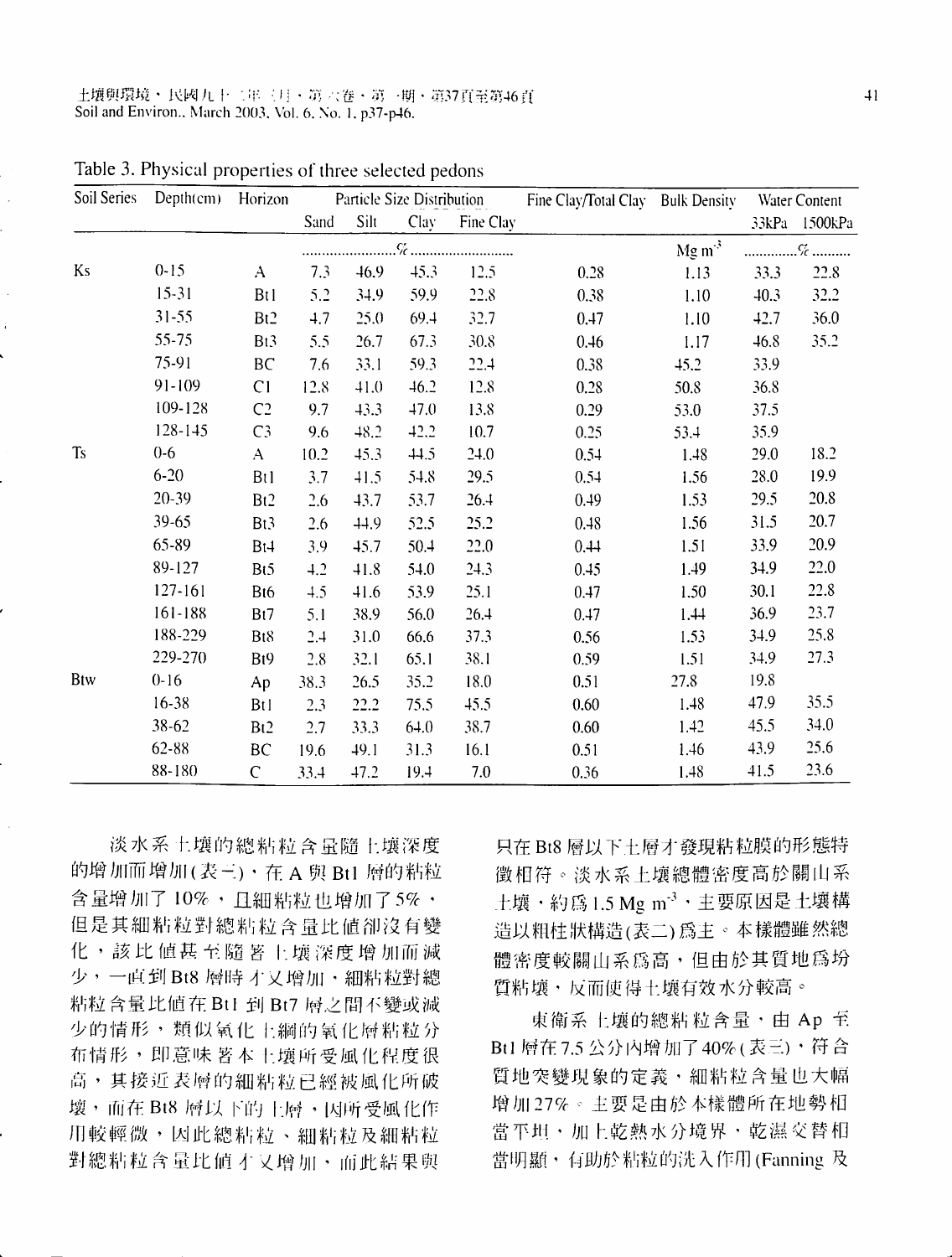Fanning, 1989)。而本樣體的 Bt 層只有 46 公分,卻有如此高的粘粒含量與洗入作 用,表示化育自玄武岩母質上壤極易風 化。土壤樣體的總體密度與淡水系樣體類 似,由於其與淡水系樣體均以粗柱狀上壤 構造篇主,因此總體密度比以鈍角塊狀描 浩為主的關山系樣體為高。33 及 1500 kPa 張力下的水分結持能力,在高粕粒(76℅)的 Bt 層最高,顯示水分結持力上要來自於粘 粒含量的貢獻(Philipson 及Drosdoff, 1972)。

#### 三、化學性質

鹼性蛇紋岩風化所成的關山系上壤,

其 pH 值介於 5.3 到 6.1 之間(表四)。其中以 表上層pH 値最高、此刀由於植物根對鹽基 再吸收作用造成,所以表層上壤的鹽基餉 和度也比 Bt 層高。在每個化育層 KCI 所測 得的pH 値均較水測値為低, 表示上壤靜負 電荷量高於靜正電荷含量(Shoji等人· 1987)。上壤有機碳含量隨著上壤深度而漸 減,較高的有機質表層是提供表上CEC值 較 Bt 層高的原因,否則,CEC 應以高粘粒 含量的 Bt 層較高÷然而在粘粒含量較低的 C層, 卻具有最高的 CEC 值, 則表示在 Bt **層的粘粒種類可能是含有多量的低活性粘** 粒,如高嶺石、鐵鋁氧化物(Jungarius及

I

I

|

| Table 4. Chemical properties of three selected pedons |
|-------------------------------------------------------|
|                                                       |

|            | Soil Series Depth(cm) Horizon pH (H2O) pH (KCl) O.C. |                  |     |     |       |        |     | Exchangeable Bases |      | <b>CEC</b> |                 | BSP Fed | CEC                 |
|------------|------------------------------------------------------|------------------|-----|-----|-------|--------|-----|--------------------|------|------------|-----------------|---------|---------------------|
|            |                                                      |                  |     |     |       | K      | Na  | Ca                 | Mg   |            |                 |         | NH <sub>4</sub> OAc |
|            |                                                      |                  |     |     | mg/kg |        |     |                    |      |            |                 |         |                     |
| Ks         | $0 - 15$                                             | A                | 6.1 | 5.0 | 45.9  | 0.1    | 0.7 | 13.8               | 8.1  | 25.8       | 88              | 10.1    | 57                  |
|            | $15 - 31$                                            | <b>Bt1</b>       | 5.7 | 4.6 | 28.3  | 0.1    | 0.3 | 7.6                | 8.0  | 22.8       | 70              | 12.8    | 38                  |
|            | $31 - 55$                                            | Bt <sub>2</sub>  | 5.5 | 4.6 | 18.7  | 0.1    | 0.2 | 6.3                | 8.9  | 25.6       | 61              | 17.1    | 37                  |
|            | 55-75                                                | Bt3              | 5.3 | 4.4 | 12.0  | 0.1    | 0.3 | 7.4                | 15.9 | 33.6       | 71              | 14.8    | $50\,$              |
|            | 75-91                                                | BC               | 5.4 | 4,4 | 9.6   | 0.1    | 0.4 | 8.1                | 16.2 | 31.8       | 78              | 13.5    | 54                  |
|            | 91-109                                               | C1               | 5.5 | 4.4 | 6.4   | 0.1    | 0.4 | 4,4                | 22.8 | 38.9       | 71              | 12.8    | $8+$                |
|            | 109-128                                              | C <sub>2</sub>   | 5.7 | 4.4 | 4.3   | tr     | 0.4 | 11.5               | 24.4 | 41.3       | 88              | 10.1    | 88                  |
|            | 128-145                                              | C <sub>3</sub>   | 5.8 | 4.5 | 3.2   | 0.1    | 0.4 | 11.7               | 25   | 41.8       | 89              | 10.7    | 99                  |
| <b>Ts</b>  | $0-6$                                                | $\mathsf{A}$     | 5.0 | 4.0 | 27.3  | 0.6    | 0.3 | 1.6                | 1.4  | 15.7       | 21              | 3.9     | 35                  |
|            | $6 - 20$                                             | Bt1              | 5.1 | 4.0 | 10.1  | 0.4    | 0.2 | 0.8                | 1.1  | 10.2       | 21              | 4.4     | 19                  |
|            | 20-39                                                | B <sub>t</sub> 2 | 5.2 | 4.1 | 5.0   | 0.3    | 0.4 | 1.4                | 1.8  | 9.8        | 37              | 4.4     | 18                  |
|            | 39-65                                                | Bt3              | 5.3 | 4.1 | 3.6   | 0.2    | 0.4 | 1.8                | 1.9  | 9.9        | $+1$            | 4.3     | 19                  |
|            | 65-89                                                | Bt4              | 5.3 | 4.1 | 3.5   | 0.2    | 0.5 | 1.9                | 2.0  | 10.4       | 42              | 4.3     | 21                  |
|            | 89-127                                               | B <sub>t5</sub>  | 5.4 | 4.1 | 2.6   | 0.2    | 0.5 | 1.7                | 2.5  | 10.9       | 43              | 4.6     | 20                  |
|            | $127 - 161$                                          | Bt6              | 5.3 | 4.1 | 2.1   | 0.2    | 0.5 | 1.6                | 2.9  | 10.9       | $\overline{46}$ | 4.6     | 20                  |
|            | $161 - 188$                                          | Bt7              | 5.3 | 4.1 | 2.1   | 0.2    | 0.5 | 1.5                | 3.2  | 11.2       | $\overline{46}$ | 5.1     | 20                  |
|            | 188-229                                              | Bt8              | 5.3 | 4.2 | 2.0   | 0.2    | 0.5 | 1.4                | 3.0  | 11.9       | $\overline{1}$  | 4.7     | 18                  |
|            | 229-270                                              | B <sub>t</sub> 9 | 5.2 | 4.2 | 1.8   | 0.2    | 0.4 | 1.5                | 2,9  | 12.5       | 38              | 5.0     | 19                  |
| <b>Btw</b> | $0 - 16$                                             | Ap               | 8.3 | 7.5 | 13.0  | 0.5    | 1.0 | 25.0               | 6.3  | 19.2       | 1(1()           | 10.7    | 55                  |
|            | $16 - 38$                                            | Bt1              | 8.0 | 7.9 | 5.5   | (0, 1) | 0.7 | 11.2               | 4.6  | 15.2       | 100             | 16.6    | 20                  |
|            | 38-62                                                | B <sub>t2</sub>  | 7.6 | 7.4 | 3.3   | 0.1    | 0.6 | 4.8                | 3.6  | 14.8       | 61              | 18.3    | 23                  |
|            | 62-88                                                | BC               | 7.2 | 7.2 | 2.3   | $1$    | 0.7 | 2.1                | 3.6  | 12.7       | 5()             | 16.2    | 41                  |
|            | 88-180                                               | $\mathsf{C}$     | 6.5 | 6.4 | 0.8   | tr     | 0.7 | 2.4                | 3.6  | 10.6       | 6 <sub>3</sub>  | 16.3    | 55                  |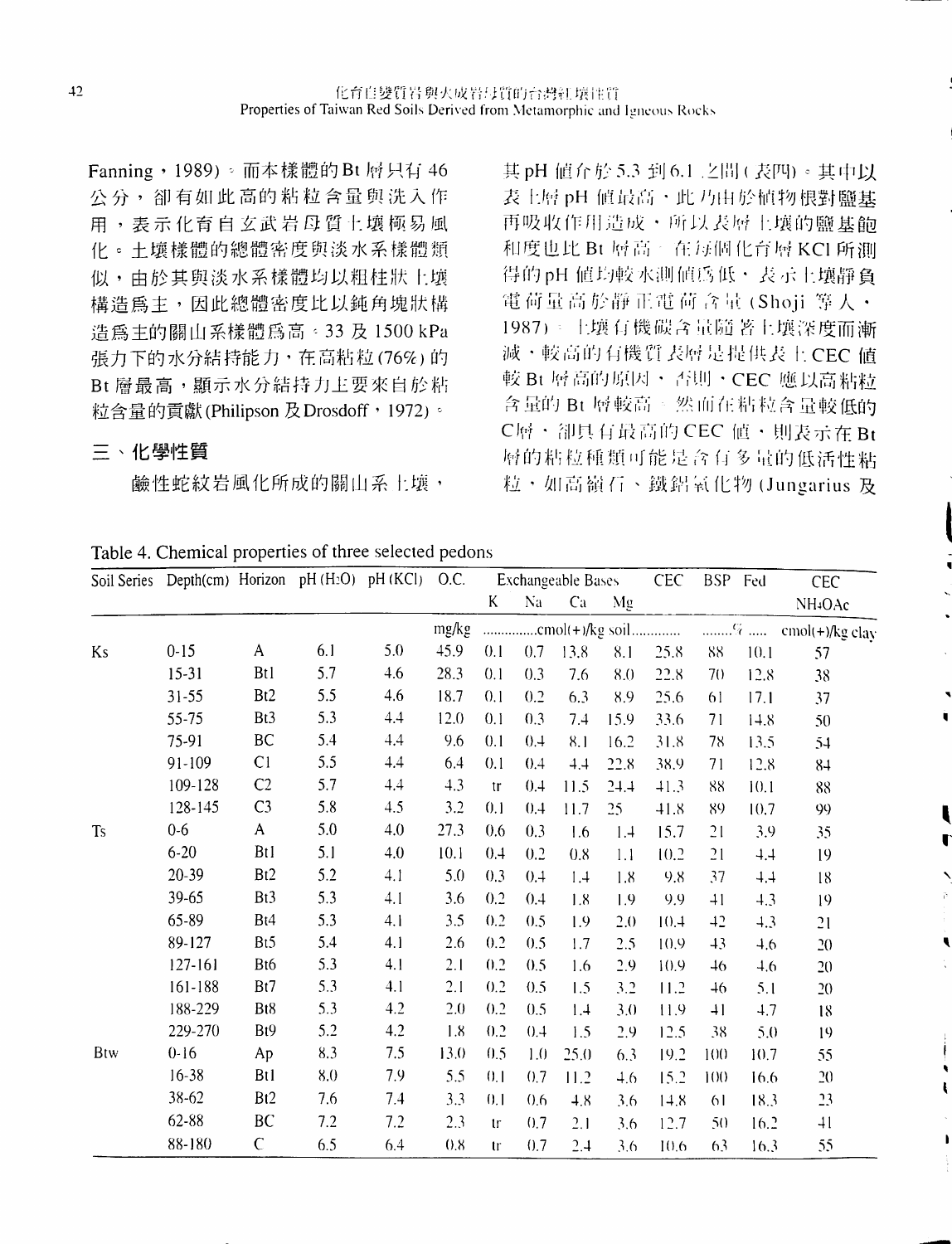Levelt, 1964), 另外在較底層的C 層仍含有 大量的高活性粘粒・主要可能是接受來自 表層矽酸鹽的洗入,而底層具有較高的鹽 基飽和度,也有助於高活性粘粒的生成與 穩定性。亞表層上壤中的交換性鹽基以鎂 為主, 且含量隨著上壤深度的增加而增 加。此不只表示蛇紋岩母質內含有大量的 鐵鎂礦物,而且隨著風化作用仍不斷的釋 出。由於 Bt 層的 CEC 值高於 24 cmol(+)/kg clay, 顯然上壤中仍含有大量的高活性粘粒 (Juo,1980)。由於母質中含有大量的鐵鎂 礦物,使各層土壤中的游離鐵含量均高於 - 10%,而土壤中大量游離鐵的存在,會膠結 粘粒而阻礙粘粒在土壤中的洗入作用 (Fanning 及 Fanning, 1989), 而由表凹結果 發現,具有最高總粘粒或細粘粒的土層, 其游離鐵含量也高、顯示上壤中的粘粒與 游離鐵可能是一種共同洗入作用。

高度風化作用不僅使淡水系上壤有很 厚的土體,而強烈的淋洗作用也使上壤的 pH 値在 5.2 左右 (表四) 、鹽 基飽 和度在 上壤 表層為 21%,但在 Bt 層以下的土壤則高於

35% 除了表上層外,其他上層的粘粒含量 高於50%,但是CEC 卻低於 24 cmol(+)/kg clav, 顯然其粘粒種類是以低活性粘粒為主 要礦物・而且因其母質爲安山岩・即使在 粘粒含量最高的Bt8 化育層,其游離鐵含量 也低於另外兩種母質(表四),因此高嶺石為 土壤中的主要矽酸鹽粘土礦物(表五)。

化育自玄武岩的東衛系上壤・土壤的 pH 值並不因淋洗作用而底層較高·反而越 表層越高・甚至高達8.3(表四)・主要可能 是在澎湖地區,多季時東北季風盛行,帶 來細頸粒的珊瑚粒子覆蓋在上壤表層·珊 瑚粒子風化後釋出大量鹽基所造成·另外 由交換性鹽基種類及含量中・也可以發現 交換性钙離子濃度遠高於其他種類的交換 性陽離子,且因此在土壤表層的鹽基飽和 度高達100%。玄武岩母質內含有大量的鐵 鎂礦物・因此其游離鐵含量也較淡水系土 壊高・而游離鐵含量在上壤中的分佈與關 山系上壤類似,也是以高粘粒的化育層較 高,但是在粘粒含量較低的BC及C化育 層,其游離鐵含量仍高達16%,表示高游

| Soil Series<br><b>Ks</b> | Depth (cm) Horizon |                 | Clay Mineralogy                |                 |                 |            |  |  |
|--------------------------|--------------------|-----------------|--------------------------------|-----------------|-----------------|------------|--|--|
|                          | $0 - 15$           | А               | KK <sup>1</sup> 3 <sup>2</sup> | MH              | VR3             | VC1        |  |  |
|                          | $55 - 75$          | B <sub>1</sub>  | KK2                            | MH              | VR3             | VC1        |  |  |
|                          | $128 - 145$        | C <sub>3</sub>  | KK1                            | MH              | $VR+$           | VC1        |  |  |
| <b>Ts</b>                | $6 - 20$           | Bt1             | KK3                            | MI <sub>2</sub> |                 | VM1        |  |  |
|                          | $20 - 39$          | B <sub>12</sub> | KK3                            | M12             | VR <sub>2</sub> |            |  |  |
|                          | $39 - 65$          | B <sub>13</sub> | KK3                            | MI <sub>2</sub> | VR <sub>2</sub> |            |  |  |
|                          | 188-229            | B <sub>18</sub> | KK3                            | M12             | VR1             |            |  |  |
| <b>Btw</b>               | $0 - 16$           | Ap              | $KK+$                          | MH              | VR1             | <b>SM1</b> |  |  |
|                          | $16 - 38$          | Bt1             | KK2                            |                 | VR1             |            |  |  |
|                          | 62-88              | BC              | KK2                            |                 | VR1             |            |  |  |
|                          | 88-180             | $\mathcal{C}$   | KK2                            |                 | VR1             |            |  |  |

Table 5. Kinds of clay minerals and relative amounts assigned by XRD diffractograms after DCB treatment for selected horizons of three pedons

<sup>1.</sup> KK: kaolinite, MI: mica, VR: vermiculite, VC: vemi-chl interlayer, SM: smectite, VM: veri-mica interlayer.

 $2$  4: abundant, 3: common, 2: little, 1: very little.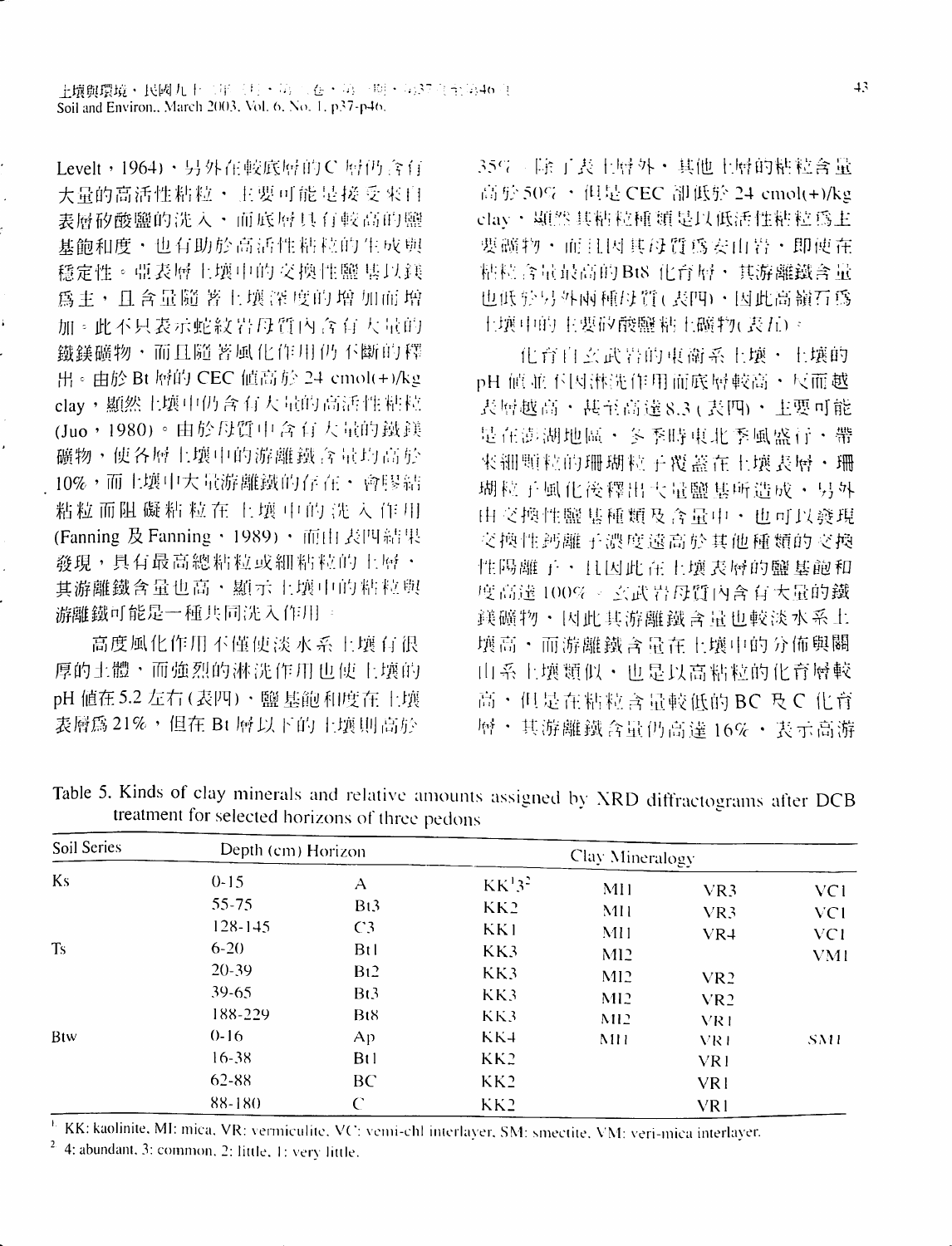離鐵含量阻礙粘粒繼續往下洗入。而C層 主要由腐石所組成, 卻仍有如此高的游離 鐵含量,表示玄武岩母質容易因風化作 用,而釋放出大量的游離鐵,所以土壤顏 色較其他兩種土壤為紅(表二)。

### 四、礦物性質:

生成於潤及乾熱水分境況的上壤,其 鐵氧化物分別以針鐵礦及赤鐵礦為主 (Schwertmann, 1993),然而因結晶構造、 顆粒大小、同構取代及含量等緣故,土壤 中之鐵氧化物往往無法用 X 射線繞射儀判 斷,而土壤顏色成爲判斷鐵氧化物的重要 指標。土壤顏色為5YR 或更紅,鐵氧化物 是以赤鐵礦為主要礦物,若為10YR 或更 黃,則幾乎是以赤鐵礦爲上要礦物 (Bigham, 1978)。雖然本文未對鐵氧化物進 行 X 射線繞射分析, 但是即使做 X 射線繞 射分析可能也難以的到此礦物之特性繞射 峰,而由土壤顏色判斷(表二),除了淡水系 表土顏色為7.5YR外,其餘土壤化育層顏色 為 5YR 或更紅,而且三個土壤剖面均生成 於排水良好的環境,因此認為鐵氧化物以 赤鐵礦為主礦物(Soileau 及 McCracken,  $1967$ )  $\circ$ 

在不同剖面中選擇代表性化育層進行X 射線繞射分析,結果如表五所示。關山系 土壤表層以高嶺石為主要礦物,且含量隨 土壤深度增加而漸減(半定量),顯示表層所 受風化作用最旺盛;具有粘聚層上壤中含 有雲母、蛭石及高嶺石礦物相當普遍 (Ojanuga, 1978),而在上壤表層仍含有中 量蛭石,表示上壤中仍有豐富的可風化礦 物存在,但是在高度風化的潤熱帶十壤, 蛭石被認為只是轉型成其他礦物的中間產 物 (Fripiat 及 Herbillon, 1971)。在各化台層 都可以發現雲母、蛭石及蛭石-綠泥石間層 礦物,而且含量的變化不大,因此無法說 明粘聚層中的粘粒洗入作用,是以何種礦 物為主;淡水系上壤的矽酸鹽粘上礦物也 如預期,以高嶺石為主,而即使在 Bt8 層仍 含有中量的高嶺石,表示淡水系土壤所受 之風化作用較其他兩種土壤劇烈;而土壤 中含有雲母,由於是由安山岩母質風化而 成,可能是二八型白雲母(Juo,1980)。高 嶺石在東衛系上壤也是以表層最高·另外 只有在表層含有微量的蛭石與蒙特石·蒙 特石的生成是否與表層上壤高pH值及鹽基 含量有關,或是由東北季風所搬運而來, 則仍有待進一步探討。

## 五、分類地位

雖然關山系表層上壤色質、色度、構 造、有機碳及鹽基飽和度符合黑沃披被層 的標準(表二),但是上層厚度只有15公 分,因此仍分成淡色被被層;而淡水系及 東衛系則因色度沒有小於或等於3,因此分 類成淡色被被層 (Soil Survey Staff · 1998)。 關山系A 層上壤的粘粒含量為 45%, 因此 當亞表層上壤粘粒含量高於53%及具有粘 粒膜,便可符合粘聚層定義,所以Btl至 Bt3 化育層都符合粘聚層定義,上壤由 Bt1 至 Bt3 化育層的鹽基飽和度大於 35%, 因此 分類為淋餘上綱,然後再依潤的水分境 況、粘聚層之2.5YR 色彩及色質小於或等於 3(潤)、粒徑大小等級、礦物種類及含量與 上壤温度境況分類為粘質、混合、炎熱的 典型暗紅潤淋餘土 (clayey, mixed, hyperthermic Typic Rhodudalfs)。雖然只在淡 水系上壤 Bt8 及 Bt9 化育層發現粘粒膜,但 Bt1 化育層之粘粒含量已達粘聚層定義(比A 層高8%),因此認為 Bt1 至 Bt9 均屬於粘聚 層。雖然 Bt1 化育層的鹽基飽和度小於 35%,但在 Bt2 化育層以下 125 公分內的鹽 基 飽和度大於 35%, 另外依粒徑大小等 級、礦物種類及含量與土壤溫度境況分類 為粘質、混合、炎熱的極育簡潤淋餘土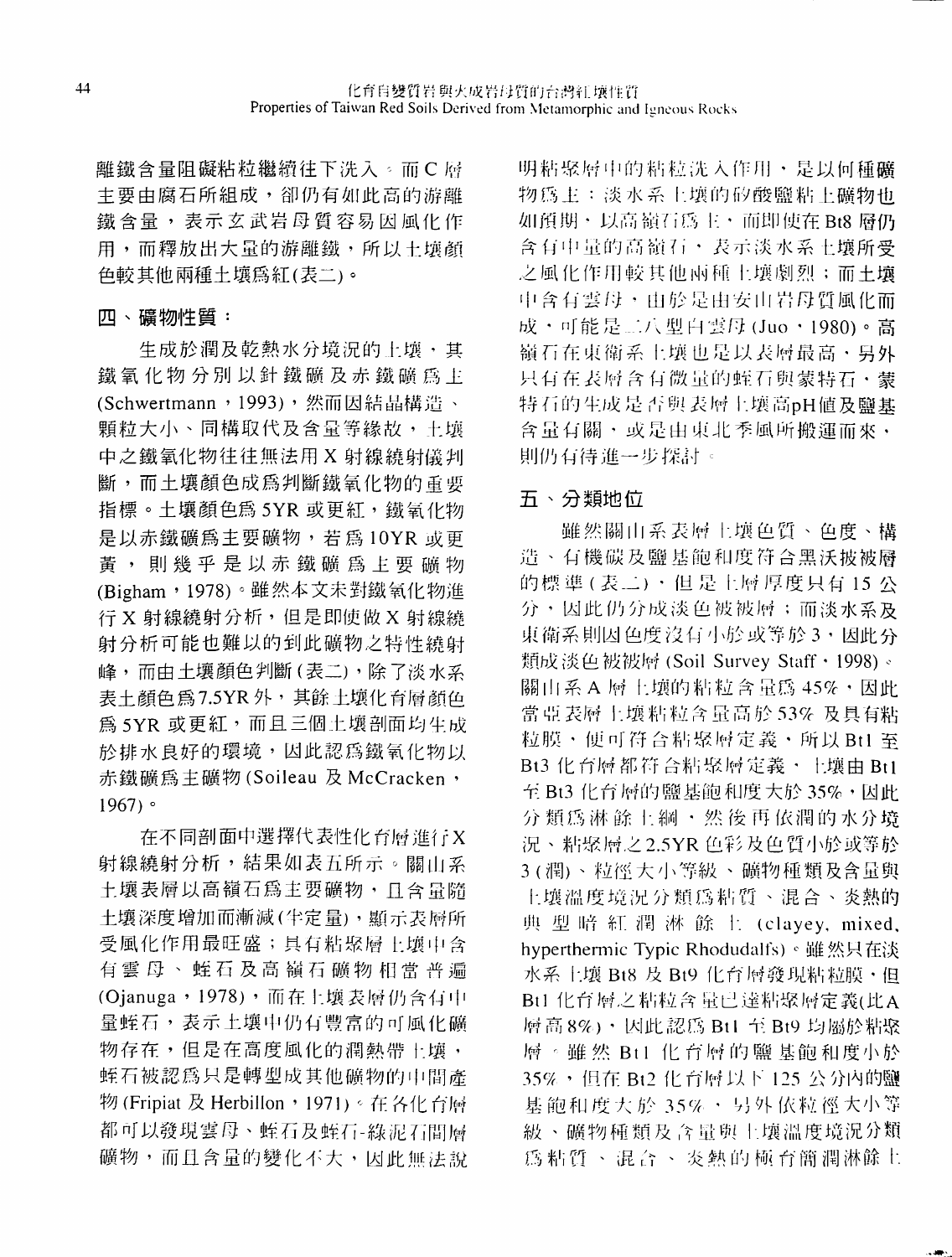(clayey, mixed. hyperthermic Ultic Hapludalfs)。東衛系的 Bt1 及 Bt2 均符合粘 聚層定義,其上壤水分境況為乾熱的,鹽 基飽和度大於 35%,粘聚層質地為粘質 的,並且在7.5公分深度內,粘粒增加20% (絕對值),再依粒徑大小等級、礦物種類及 含量與土壤溫度境況分類為粘質、混合、 炎熱的典型過育乾熱淋餘上(clayey, mixed, hyperthermic Typic Paleustalfs)

## 參考文獻

 $\ddot{\phantom{0}}$ 

k.

- 莊作權、方士烈、謝德上。1967。 ・声田 土壤中雲母礦物構造之研究。台灣糖業 研究所研究彙報。44:167-175。
- 張仲民。1975。大屯山區玄武岩與及集塊 岩育成土壤之黏土礦物及其相關化學性 質研究。中國農業化學會誌。13:46-57。
- 陳振鐸。1966。台灣紅壤之理化學性質。 中國農業化學會誌。3:16-22。
- 梁鉅榮及黎靜韻。1968。台灣紅黃色灰化 土生成之研究。2:石牌黏土之化育的研 究。中國農業化學會誌。6:33-43。
- 梁鉅榮及黎靜韻。1965。澎湖紅棕壤之化 育之研究。農業研究。14(1):42-54。
- Ahn, P. 1979. Micro-aggregation in tropical soils. In: Lai, R. and D. J. Greenland (eds.), Soil physics properties and crop production in the tropics. John Wiley and Sons, Chichester, 75-85 pp.
- Bigham, J. M., D. C. Golden, S. W. Buol, S. B. Weed., and L. H. Bowen. 1978. Iron oxide mineralogy of well-drained Ultisols and Oxisols: II. Influence on colour, surface area, and phosphate retention. Soil Sci. Soc. Am. J. 42:825-830.
- Buol, S. W., F., D. Hole, and R. J. McCracken. 1974. Soil genesis and Classification. Iowa State Univ. Press, Ames.

Cady, J. G. and R. B. Daniel. 1968. Genesis of

some old soils-the Paleudults. Trans. 9th Int. Congr. Soil Sci., Adelaide, IV: 103-112.

- Fanning and Fanning. 1989. Soil morphology, genesis, and classification. John Wiely and Sons, New York.
- Fernandez, R. N., D. G. Schulze, D. L. Coffin. and G. E. Van Scovoc. 1988. Color, organic pesticide adsorption matter, and relationships in a soil landscape. Soil Sci. Soc. Am. J. 52:1023-1026.
- Fripiat, J. J. and A. J. Herbillon. 1971. Formation and transformation of clay minerals in tropical soils. Proc. Symposium on Soils and Tropical Weathering, Babdung, Indonesia. Unesco, Natural Resource Research XI, 15-24 pp.
- Jungarius, P. D. and Levelt, T. W. M. 1964. Clay mineralogy of soils over sedimentary rocks in Eastern Nigeria. Soil Sci., 97:89-95.
- Juo, A. S. R. 1980. Mineralogical characteristics of Alfisols and Ultisols. In. B. K. G. Theng (ed.) Soil with variable charge. New Zealand Soc. Soil Sci., Palmerston North, New Zealand.
- Lal, R. 1976. No-tillage effects on soil properties under different crops in Western Nigeria. Soil Sci. Soc. Am. J. 40:762-768.
- Mehra, O. P. and M. L. Jackson. 1960. Iron oxide removal from soils and clays by a dithionite-citrate system buffered with sodium bicarbonate. Clays Clay Min. 7:317-327.
- Nettleton, W. D., K. W. Flach, and B. R. Brasher. 1969. Argillic horizon without clay skins. Soil Sci. Soc. Am. Proc. 33:121-125.
- Ojanuga, A. G. 1978. Genesis of soils in the metamorphic, forest region of south-western Nigeria. Pedologie. 28:105-117.
- Peech, M., L. T. Alexander, L. A. Dean, and J. F. Reed. 1947. Methods of soil analysis for soil fertility investigations. U.S. Dept. Agr. C. 757, 25pp.
- Philipson, W. R. and M. Drosdoff. 1972. Relationship among physical and chemical